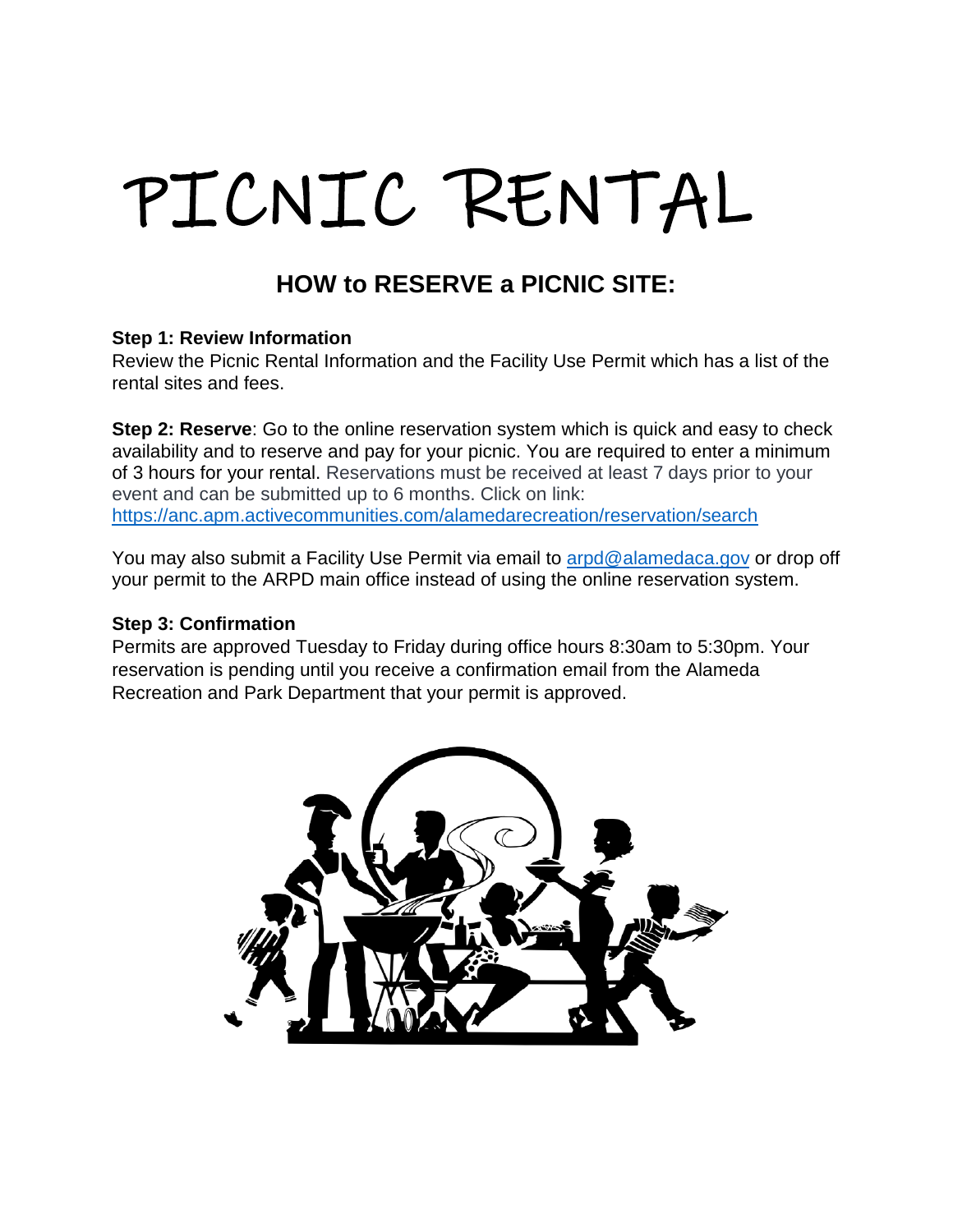

**ALAMEDA RECREATION AND PARK DEPARTMENT (ARPD)** *2226 Santa Clara Avenue, Alameda, CA 94501 (510)747-7576 / FAX (510) 523-4071 / [arpd@alamedaca.gov](mailto:arpd@alamedaca.gov) After Hours and Weekends (510) 775-5459 Park Hours: Dawn to Dusk, no loitering after dusk.*

# **PICNIC RENTAL INFORMATION & POLICIES**

#### *The City of Alameda has many beautiful, welcoming and relaxing parks that have areas available for rentals which include picnic sites, open space areas, two gazebos and a stage. Please read the information and policies so you can best enjoy our parks.*

## **PICNIC SITES / RESERVABLE and FIRST COME FIRST SERVE**

- Picnic sites that are available to reserve have a sign with the picnic site number and are reservable through the ARPD. When a picnic site is reserved, there will be a reservation sign with the permit number, person's name, date and time on the sign. Reservable sites include a BBQ grill.
- Picnic sites that are first come first serve do not have a reservation sign or a BBQ grill and are open to the public.

#### **BBQ GRILLS**

• There is a charcoal BBQ grill at each reservable site. No personal BBQ grills are allowed. Please do not throw away your used or hot charcoal as the Park Maintenance will dispose of it properly.

#### **RESERVATIONS / PERMITS**

- All rentals require a completed Facility Use Permit approved by ARPD.
- Your permit must be received at least 7 days prior to your event and can be submitted up to 6 months prior to the event. You must be at least 21 years to obtain a permit.
- Three-hour minimum is required with set-up and clean-up time included in the total number of rental hours.
- Rentals are available on Saturdays and Sundays.
- Select areas are available for rental Monday to Friday: Jean Sweeney Open Space Park, Shoreline Park, Godfrey Park, Marina Cove Park, Open Space at Chochenyo Park, Lincoln Park picnic site #3 only and Lower Washington Park picnic sites #1 and #2 only.
- Revised Permit: A \$25.00 fee will be applied to any changes to revise a permit. No changes are allowed to your permit 7 days prior to event.
- Functions involving minors must provide a minimum of one chaperone (21 years and older) per 10 minors.
- No ongoing permits will be allowed to reserve the facility on a regular month-to-month or week-toweek basis.
- Holidays: All sites are open as first come first serve to give everyone a chance.
- City of Alameda Resident Fee A Utility Bill showing Proof of Residency and a photo I.D. is required to receive the City of Alameda Fee.
- Active Military Discount Proof of active Military I.D. is required to receive the discount.

## **CANCELLATIONS**

- Cancellations that are less than 7 days prior to your event will forfeit all fees.
- Cancellations that are more than 7 days prior to your event, a \$40 fee will be charged and the rest of the fees refunded.

## **RAINY DAY POLICY**

- Please advise our office **on the first business day after your reservation** if your picnic was cancelled due to rain **during the time of your reservation** and you will receive a credit on your ARPD account.
- No refunds.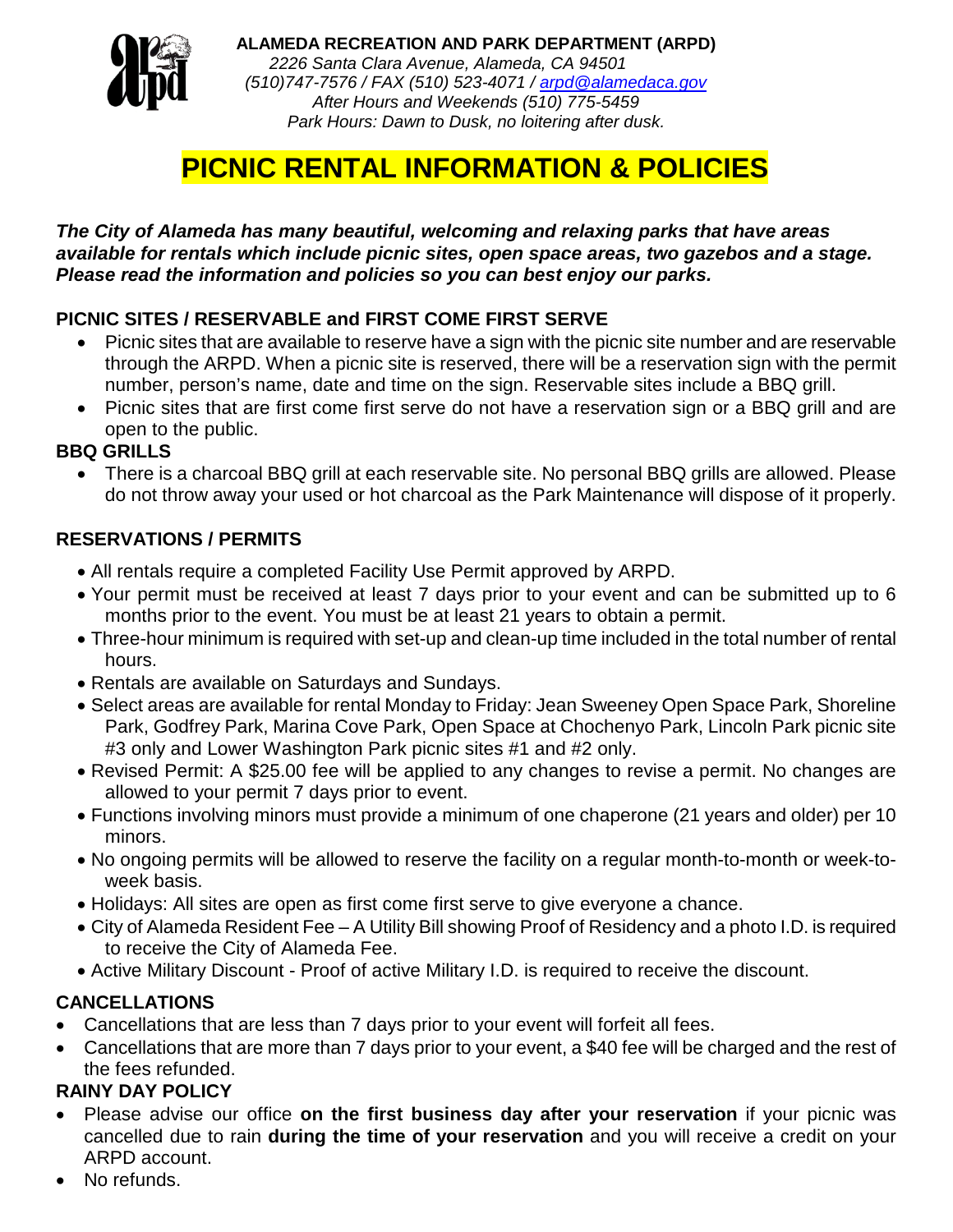#### **JUMPERS**

- A picnic reservation is required to add on a jumper. Medium size inflatable jumpers are allowed in most parks, with the exception of Jean Sweeney Open Space Park, Shoreline Park and Neighborhood Park where they are not allowed.
- Inflatables which use water and personal inflatable devices are also not allowed.
- Jumper use fee in the park is \$30.00.
- Jumpers are allowed within the time stated on your Facility Use Permit.
- Generators must be provided by inflatable company if electricity is not available in the Park. If electricity is available at a Park, such as Franklin Park, there is an additional \$20.00 fee for electricity use and you do not need to obtain a generator.

#### **List of Inflatable Companies that have a current Certificate of Liability on file with ARPD:**

- Astro Events, [www.astrojump.com](http://www.astrojump.com/) / 1.800.244.5867
- Bay Area Jump, [www.bayareajump.com](http://www.bayareajump.com/) / 1.800.514.5867
- Jump Jump Away, [www.jjumpaway.com](http://www.jjumpaway.com/) / 707.373.9432
- Kidzz Star Jumpers, [kidzzstarjumpers@gmail.com](mailto:kidzzstarjumpers@gmail.com) / 650.556.6754
- Norcal Jumpers-USA, [norcaljump@gmail.com](mailto:norcaljump@gmail.com)
- ARPD does not show preference to any of the Inflatable Companies. It is the renter's responsibility to research and choose the Inflatable Company best suited for the renter. Jumper rental fees are between the Inflatable Company and the renter.

#### **CERTIFICATE OF LIABILITY INSURANCE for CATERERS / VENDORS**

- The use of caterers, vendors and/or contractors must be approved by ARPD prior to date of use and may include additional fees.
- The City of Alameda requires proof of the Certificate of Liability Insurance with General Liability of at least \$1,000,000.00 and the City of Alameda must be endorsed to the policy as additionally insured under Certificate Holder with the following legal language:
	- "The City of Alameda, and its members, officers, directors, agents, volunteers, employees and officials. 2263 Santa Clara Avenue, Alameda, CA 94501"
- A copy of the insurance must be received at the rental office at least seven business days prior to your event date.

#### **DAY OF EVENT**

- A reservation sign with your permit number, name, date and time will be posted at your picnic site. Your space is only guaranteed for the paid times listed on your permit.
- For any issues the day of event, please call the Park Monitor at 510-775-5459 for assistance or 911 if it is an emergency.
- Garbage and decorations must be removed at the end of the permit time and disposed of in the park provided garbage cans and the picnic site returned to its pre-use condition.
- Please do not use Mylar balloons in parks. A single metallic balloon can cause a power outage when it makes contact with power lines. All helium balloons should be weighted to prevent them from floating away and becoming an environmental hazard.

#### **ADDITIONAL PARK RENTALS - Contacts**

- Large group park events (over 100 people): Contact Stacy Thomas at [sthomas@alamedaca.gov](mailto:sthomas@alamedaca.gov)
- Field and Sports rentals: Contact Stacy Thomas at [sthomas@alamedaca.gov](mailto:sthomas@alamedaca.gov)
- End of the year school picnics: Contact Juan Aguilar at [jaguilar@alamedaca.gov](mailto:jaguilar@alamedaca.gov)
- Bocceball rental: Contact [arpd@alamedaca.gov](mailto:arpd@alamedaca.gov) for information, prices and a permit.
- Pickleball information: Contact Ed Kallas at [EKallas@alamedaca.gov](mailto:EKallas@alamedaca.gov)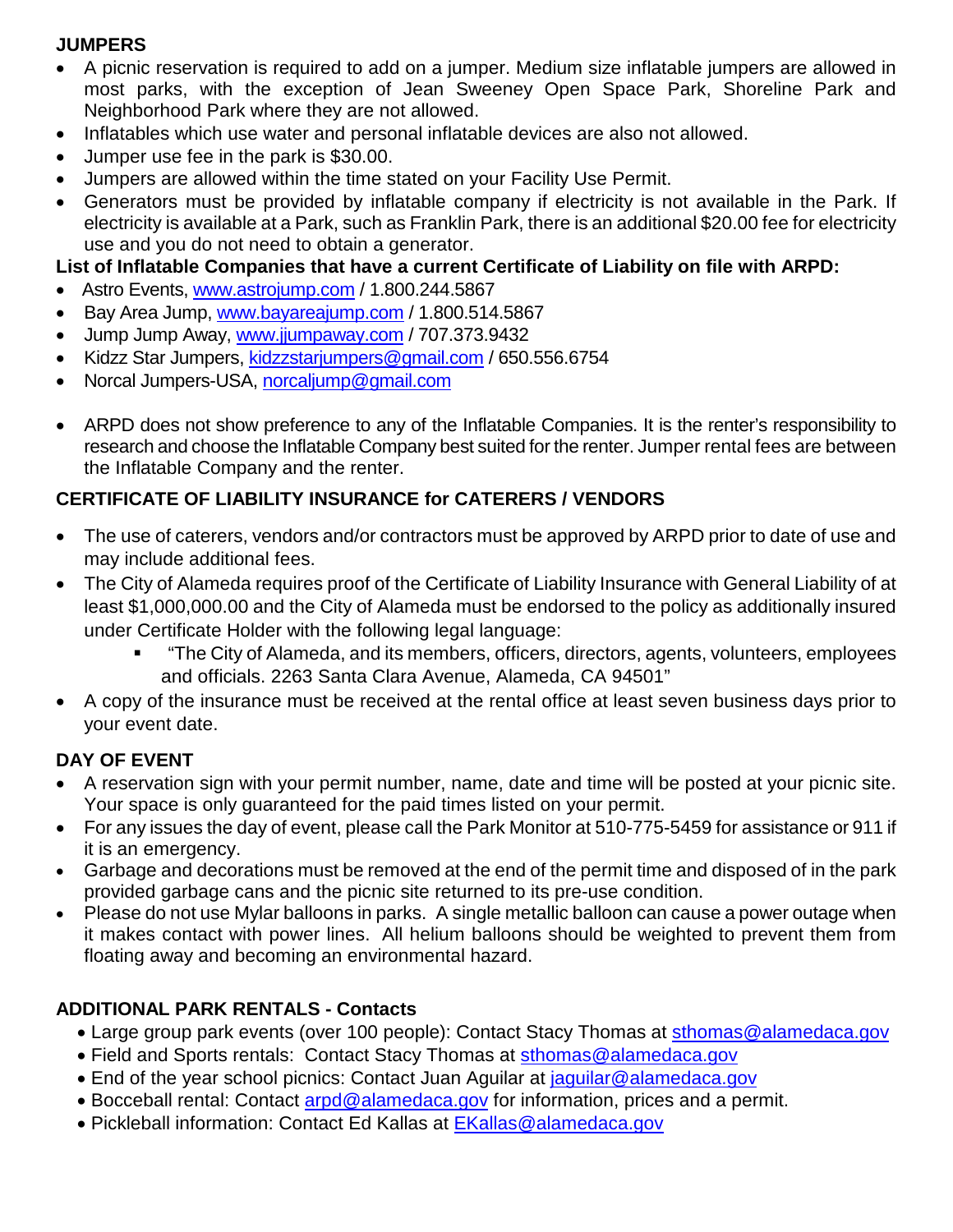

PARK HOURS: DAWN TO DUSK; NO LOITERING AFTER DUSK. LIGHTED ATHLETIC FACILITIES OPEN TO 10:00 PM.

- NO ALCOHOL OR SMOKING ALLOWED.
- MOTOR VEHICLES PROHIBITED EXCEPT IN DESIGNATED AREAS OR BY SPECIAL AUTHORIZATION. NO OVERNIGHT PARKING.
- BICYCLES, SKATEBOARDS AND SCOOTERS ON PATHWAYS ONLY AND MUST YIELD TO PEDESTRIANS.
- DOGS MUST BE LEASHED AND UNDER CONTROL. DOG OWNERS RESPONSIBLE FOR CLEANING UP AFTER THEIR DOGS.
- LITTERING AND DUMPING IS PROHIBITED. PLACE IN TRASH & RECYCLING CANS. PLEASE CLEAN UP AFTER YOUR PICNIC.
- NO AMPLIFIED SOUND.
- NO PERSONAL BBQ GRILLS OR OTHER COOKING SOURCES. PLEASE USE THE BBQ GRILLS PROVIDED IN THE PARK.
- NO FOOD TRUCKS OR FOOD CARTS.
- NO NAILS, TACKS, STAPLES, ELECTRICAL TAPE ON CITY PROPERTY. PLEASE RESPECT DIRECTION GIVEN BY CITY STAFF.

# **THANK YOU FOR RESPECTING OUR PARKS AND WILDLIFE**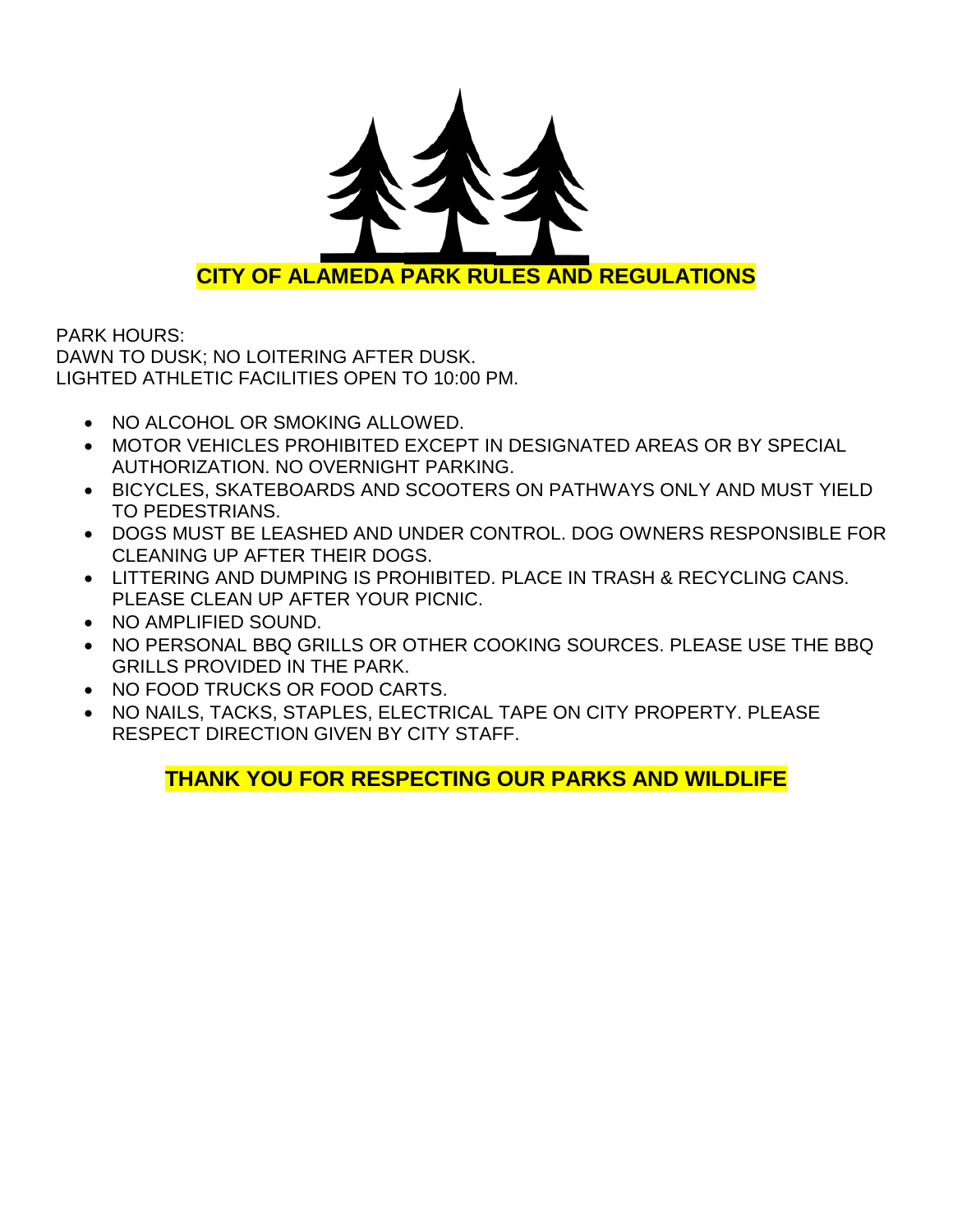

# **2022 PICNIC FACILITY USE PERMIT**

# **Complete and return this form with payment, ID and proof of residency to:**

**Service Number: (510) 775-5459**

**Day of Event Construction Construction Construction Construction Construction Construction PERMIT** 

 **You may also Fax to (510) 523-4071 or Submit In Person or by Mail to Alameda Recreation and Park Department 2226 Santa Clara Avenue, Alameda, CA 94501**

#### **COMPLETED PERMITS MUST BE RECEIVED 7 DAYS PRIOR TO YOUR EVENT**

|                                               | Birthdate________________ |                                    |  |
|-----------------------------------------------|---------------------------|------------------------------------|--|
|                                               |                           |                                    |  |
|                                               |                           | _City_________________Zip_________ |  |
|                                               |                           |                                    |  |
|                                               |                           |                                    |  |
|                                               |                           |                                    |  |
| NAME OF PARK AND SITE: NAME OF PARK AND SITE: |                           |                                    |  |
|                                               |                           |                                    |  |
| <b>ESTIMATED ATTENDANCE:</b>                  |                           |                                    |  |

#### **AGREEMENT**

**I have read and understand the rules and policies, including fees and cancellation, pertaining to parks and picnics and agree to abide by them.**

**Failure to comply with the ARPD policies may result in loss of the privilege of reserving further rentals. Permit holders may also be charged additional fees for damage caused by misuse.**

| (Print Name)                                                                                                                                                                                                                   | (Print Organization Name)                                                                                                                                                                                                                                                                                                                        |
|--------------------------------------------------------------------------------------------------------------------------------------------------------------------------------------------------------------------------------|--------------------------------------------------------------------------------------------------------------------------------------------------------------------------------------------------------------------------------------------------------------------------------------------------------------------------------------------------|
| to "individual/group/organization" use of City property or equipment, whether alleged or actual."                                                                                                                              | shall indemnify, defend, and hold harmless City, its City Council, boards, commissions, officials, employees, and<br>volunteers ("Indemnitees") from and against any and all loss, damages, liability, claims, suits, costs and expenses<br>whatsoever, including reasonable attorneys' fees ("Claims"), arising from or in any manner connected |
| Signature Signature Signature Contract of the Signature Contract of the Signature Contract of the Signature Contract of the Signature Contract of the Signature Contract of the Signature Contract of the Signature Contract o |                                                                                                                                                                                                                                                                                                                                                  |
|                                                                                                                                                                                                                                |                                                                                                                                                                                                                                                                                                                                                  |
| <b>OFFICE USE ONLY:</b>                                                                                                                                                                                                        |                                                                                                                                                                                                                                                                                                                                                  |
| *INSURANCE PROVIDED: Q YES Q NOT APPLICABLE                                                                                                                                                                                    | <b>PROOF OF CITY OF ALAMEDA RESIDENCY OF YES</b>                                                                                                                                                                                                                                                                                                 |
| <b>*PROOF OF PHOTO ID:</b> $\Box$ YES                                                                                                                                                                                          | <b>PROOF OF ACTIVE MILITARY OF YES</b>                                                                                                                                                                                                                                                                                                           |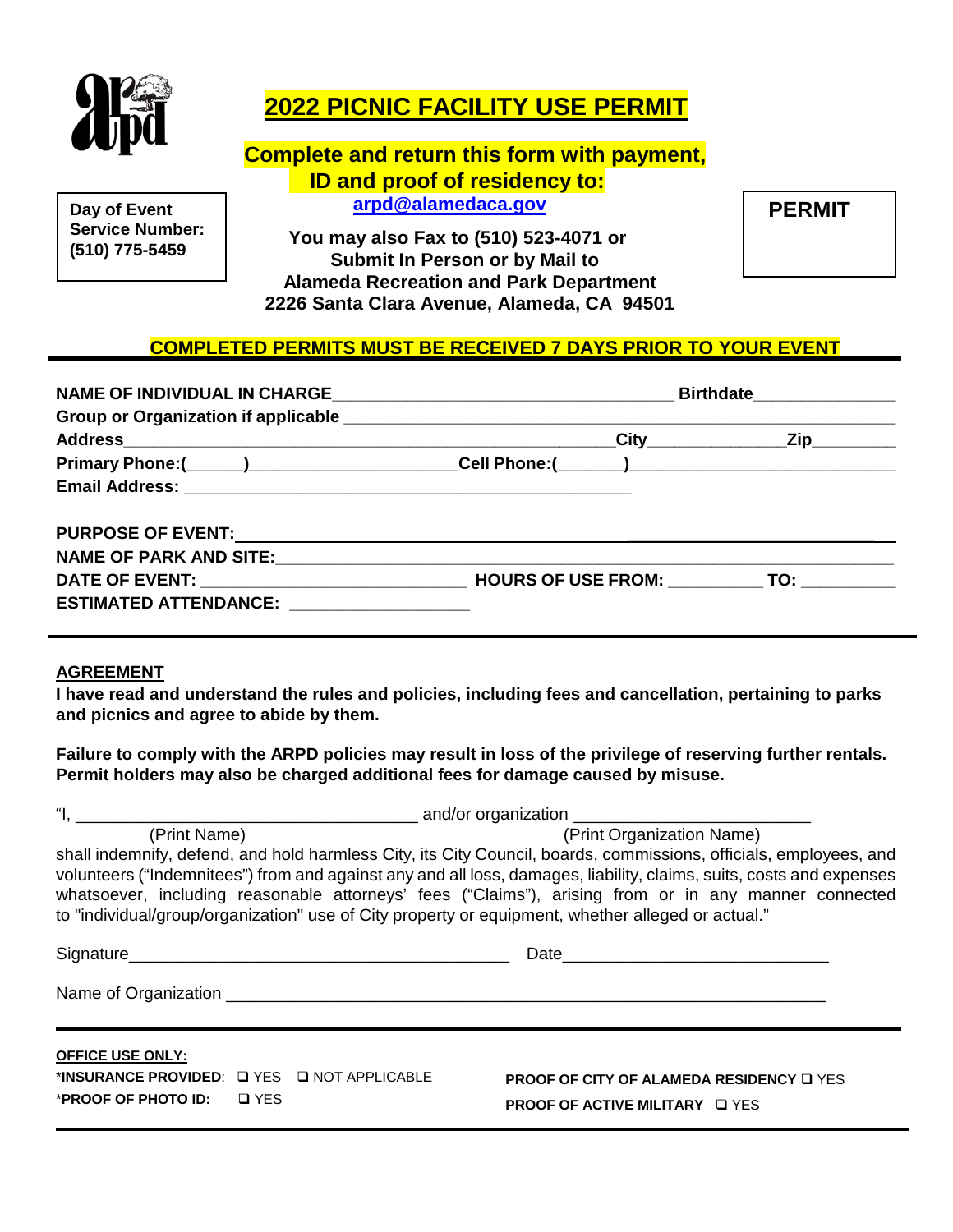| <b>PARK</b>                                            | <b>ADDRESS</b>                            | <b>PICNIC SITES</b>                                                                                   | <b>OPEN SPACE</b>                                    | <b>GAZEBO</b><br>/STAGE               | <b>BOUNCE</b><br><b>HOUSE</b><br><b>ALLOWED</b>                    |
|--------------------------------------------------------|-------------------------------------------|-------------------------------------------------------------------------------------------------------|------------------------------------------------------|---------------------------------------|--------------------------------------------------------------------|
| $\square$ Alameda<br>Landing<br><b>Waterfront Park</b> | 2901 Willie<br><b>Stargell Avenue</b>     | <b>New Park</b><br><b>First Come First Serve</b>                                                      | <b>No</b>                                            | <b>No</b>                             | <b>No</b>                                                          |
| □ Alameda Point<br>Neighborhood<br>Park                | 151 Coronado<br>Avenue                    | $\Box$ 4 tables in the middle<br>of the park                                                          | <b>No</b>                                            | <b>No</b>                             | <b>No</b>                                                          |
| □ Alameda Point<br><b>Waterfront Park</b>              | 1801 Ferry Point                          | <b>New Park</b><br><b>First Come First Serve</b>                                                      | No                                                   | <b>No</b>                             | <b>No</b>                                                          |
| □ Bayport Park                                         | 301 Jack London<br>Avenue                 | <b>Picnic Site Pending</b>                                                                            | <b>No</b>                                            | <b>No</b>                             | <b>No</b>                                                          |
| □ Chochenyo<br>Park                                    | 2430 Encinal<br>Avenue                    | No                                                                                                    | $\square$ Grass area<br>closest to Encinal<br>Avenue | <b>No</b>                             | <b>No</b>                                                          |
| □ City View Skate<br>Park                              | <b>1101 West</b><br><b>Redline Avenue</b> | $\square$ 2 tables                                                                                    | <b>No</b>                                            | <b>No</b>                             | <b>No</b>                                                          |
| □ Franklin Park                                        | 1432 San<br>Antonio Avenue                | $\square$ 2 tables behind<br><b>Recreation Center</b>                                                 | <b>No</b>                                            | <b>No</b>                             | $\square$ Yes<br>Electricity<br>available<br>near picnic<br>rental |
| □ Godfrey Park                                         | 281 Beach Rd                              | $\Box$ 4 tables behind<br><b>Recreation Center</b>                                                    | $\square$ Grass area<br>near Beach Road              | <b>No</b>                             | $\square$ Yes                                                      |
| □ Jean Sweeney                                         | 1925 Sherman<br><b>Street</b>             | <b>Under Picnic Pavilion:</b><br>$\Box$ #1 = 5 tables<br>$\Box$ #2 = 2 tables<br>$\Box$ #3 = 3 tables | No                                                   | □Gazebo<br>Across<br>from<br>Pavilion | <b>No</b>                                                          |
| □ Krusi Park                                           | 3001 Otis Drive                           | $\Box$ #1 = 4 tables near<br>grass area<br>$\Box$ #2 = 2 tables near tot<br>play area                 | No                                                   | $\square$ Stage                       | $\square$ Yes                                                      |
| □ Leydecker Park                                       | 3221 Mecartney<br>Road                    | $\Box$ 3 tables near pathway                                                                          | No                                                   | <b>No</b>                             | $\square$ Yes                                                      |
|                                                        |                                           | $\Box$ #1 = 5 tables under<br>arbor                                                                   |                                                      |                                       |                                                                    |

 $\Box$  #2 = 4 tables in the picnic area center  $\Box$  #3 = 2 tables front of

No │ <sup>No</sup> │ <sup>∆</sup> Yes

park under tree

□ Lincoln Park | 1450 High Street

**PARKS AVAILABLE FOR RENTALS – Please check requested park and area**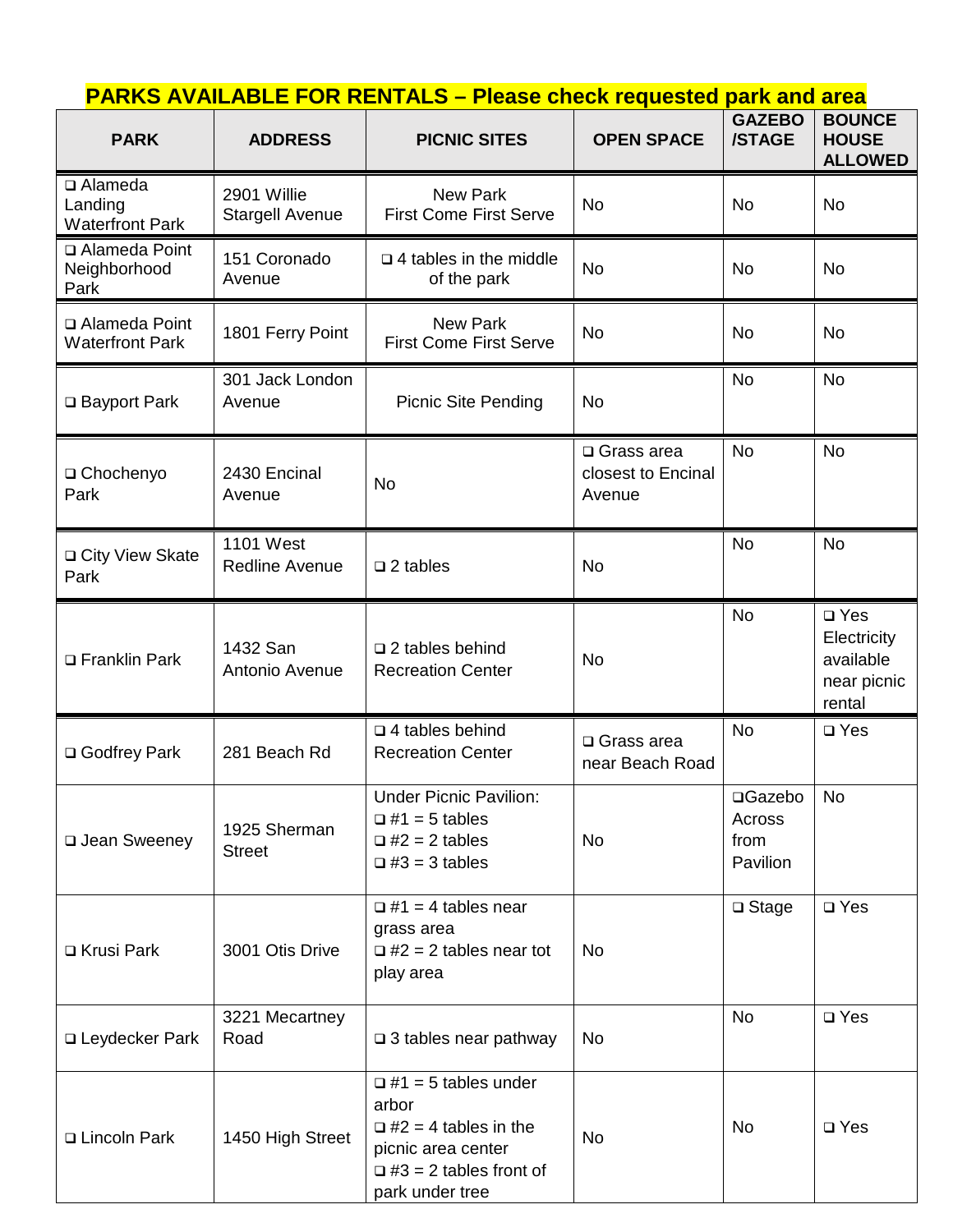| <b>PARK</b>                 | <b>ADDRESS</b>                    | <b>PICNIC SITES</b>                                                                                                                                                                                                       | <b>OPEN SPACE</b>                                        | <b>GAZEBO</b><br>/STAGE                          | <b>BOUNCE</b><br><b>HOUSE</b><br><b>ALLOWED</b>        |
|-----------------------------|-----------------------------------|---------------------------------------------------------------------------------------------------------------------------------------------------------------------------------------------------------------------------|----------------------------------------------------------|--------------------------------------------------|--------------------------------------------------------|
| □ Littlejohn Park           | 1422 Buena<br>Vista Avenue        | $\Box$ #1 = 2 tables near play<br>structure<br>$\Box$ #2 = 4 tables near<br><b>Benton Street</b>                                                                                                                          | <b>No</b>                                                | <b>No</b>                                        | $\square$ Yes                                          |
| □ Longfellow Park           | 520 Lincoln<br>Avenue             | $\square$ 2 tables near play<br>structure                                                                                                                                                                                 | $\square$ Grass area<br>closest to Haight<br>Avenue      | <b>No</b>                                        | $\square$ Yes                                          |
| □ Marina Cove<br>Park       | 1591 Clement<br><b>Street</b>     | No                                                                                                                                                                                                                        | $\square$ Grass area                                     | <b>No</b>                                        | $\square$ Yes                                          |
| □ McKinley Park             | 2165 Buena<br>Vista Avenue        | □ 2 tables near Buena<br>Vista Avenue                                                                                                                                                                                     | $\square$ Grass area<br>closest to Buena<br>Vista Avenue | <b>No</b>                                        | $\square$ Yes                                          |
| □ Shoreline Park            | 198 Packet<br><b>Landing Road</b> | $\Box$ #1 = 3 tables near<br>Seaview/Brunswick Rd<br>$\Box$ #2 = 2 tables near<br>Seaview/Aughinbaugh<br>$\Box$ #3 = 3 tables near<br><b>Ferry Terminal</b>                                                               | $\square$ Grass area<br>near Ferry<br>Terminal           | <b>No</b>                                        | <b>No</b>                                              |
| □ Tillman Park              | 220 Aughinbaugh<br>Way            | $\Box$ #1 = 2 tables near the<br>tot play area<br>$\Box$ #2 = 3 tables nearest<br>to Kofman Pkwy.<br>$\Box$ #3 = 3 tables nearest<br>to the baseball field.                                                               | <b>No</b>                                                | □Gazebo<br>In the<br>middle of<br>picnic<br>area | $\square$ Yes<br>Electricity<br>available<br>In Gazebo |
| □ Washington<br>Park        | 1228 8 <sup>th</sup> Street       | $\Box$ Lower #1 = 2 tables<br>near softball field<br>$\Box$ Lower #2 = 3 tables<br>near tennis courts<br>$\Box$ Upper #1 = 6 tables<br>near play structure<br>$\Box$ Upper #2 = 2 tables<br>across from horseshoe<br>pit. | <b>No</b>                                                | <b>No</b>                                        | $\square$ Yes                                          |
| $\square$ Woodstock<br>Park | 355 Cypress<br><b>Street</b>      | $\Box$ 4 tables near the<br><b>Recreation Center</b>                                                                                                                                                                      | <b>No</b>                                                | <b>No</b>                                        | $\square$ Yes                                          |